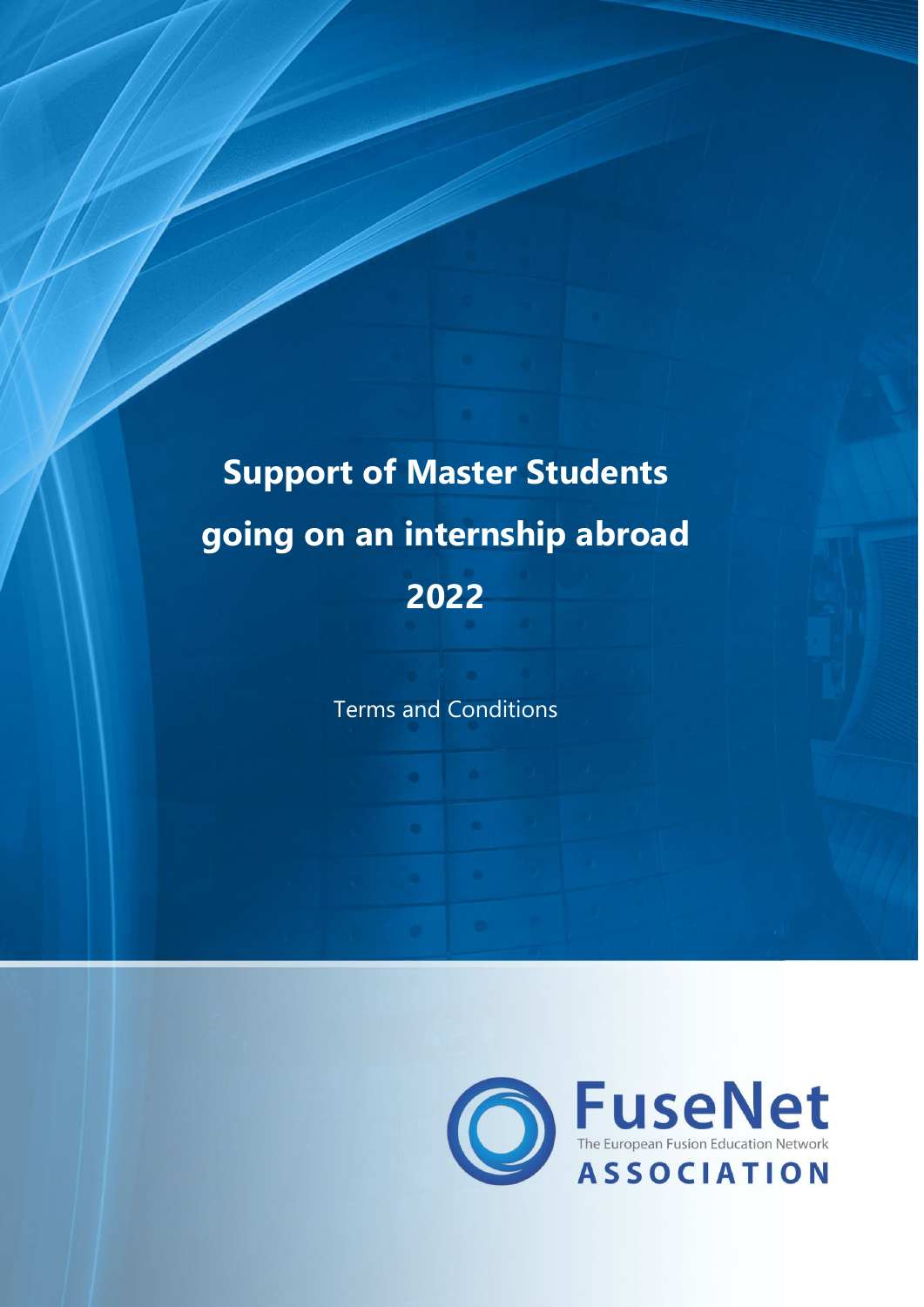## **Requirements for support of Master students going on an internship abroad**

Master students can obtain financial support to do an external internship in a fusion relevant project if the following requirements are met:

- 1. The student is enrolled in/graduated from a Master degree programme at a university belonging to a EUROfusion member state (see [www.euro-fusion.org](http://www.euro-fusion.org/) for a full list of these countries). If the student is graduated, the internship has to start maximum within the following 6 months after his/her Master graduation.
- 2. Either the university or the host of the internship is a member of FuseNet.
- 3. Regarding graduate courses that fall outside the Bachelor-Master structure (UK Mphys, Croatian integrated master) the students are considered eligible for support from the summer before the start of their graduate year (Note: in Scotland the Mphys takes 5 years, in England 4 years; for both courses the eligibility starts after the third year).
- 4. The student is not employed by his/her university.
- 5. The study program of the Master student is in a field relevant to fusion research.
- 6. The internship takes place at a fusion research centre or university involved in fusion research. This place is not limited to Europe.
- 7. The topic of the internship project is fusion relevant.
- 8. The internship has a duration of at least 6 weeks. Support is for a maximum of 6 months.
- 9. Periods of holiday in between the internship are excluded from funding.
- 10. Excluding holiday periods of up to 14 days, the internship in principle should be uninterrupted; in case the internship is intermittent, this should be indicated in advance and is only allowed with prior written permission from the Executive Office of FuseNet.
- 11. The student did not obtain FuseNet funding from another application for an internship at FuseNet in the past 12 months, with the following exception:
- 12. A second internship within the period of 12 months can be eligible under the condition that (1) the travel support is not provided for the second internship, (2) the total amount of subsistence support will be maximized to a period of 6 months for the combined duration (i.e. taking the sum) of the two internships. This would allow a student to go on two short internships instead of one longer duration internship, depending on the requirements of their curriculum.
- 13. The student did not obtain other sources of funding for supporting the (same) external internship through EUROfusion (direct or indirect) or other support schemes that fall under the Horizon Europe programme.
- 14. The student should indicate any other external sources of funding, compensation or salary from the host institute, or grants obtained in support of the same internship.

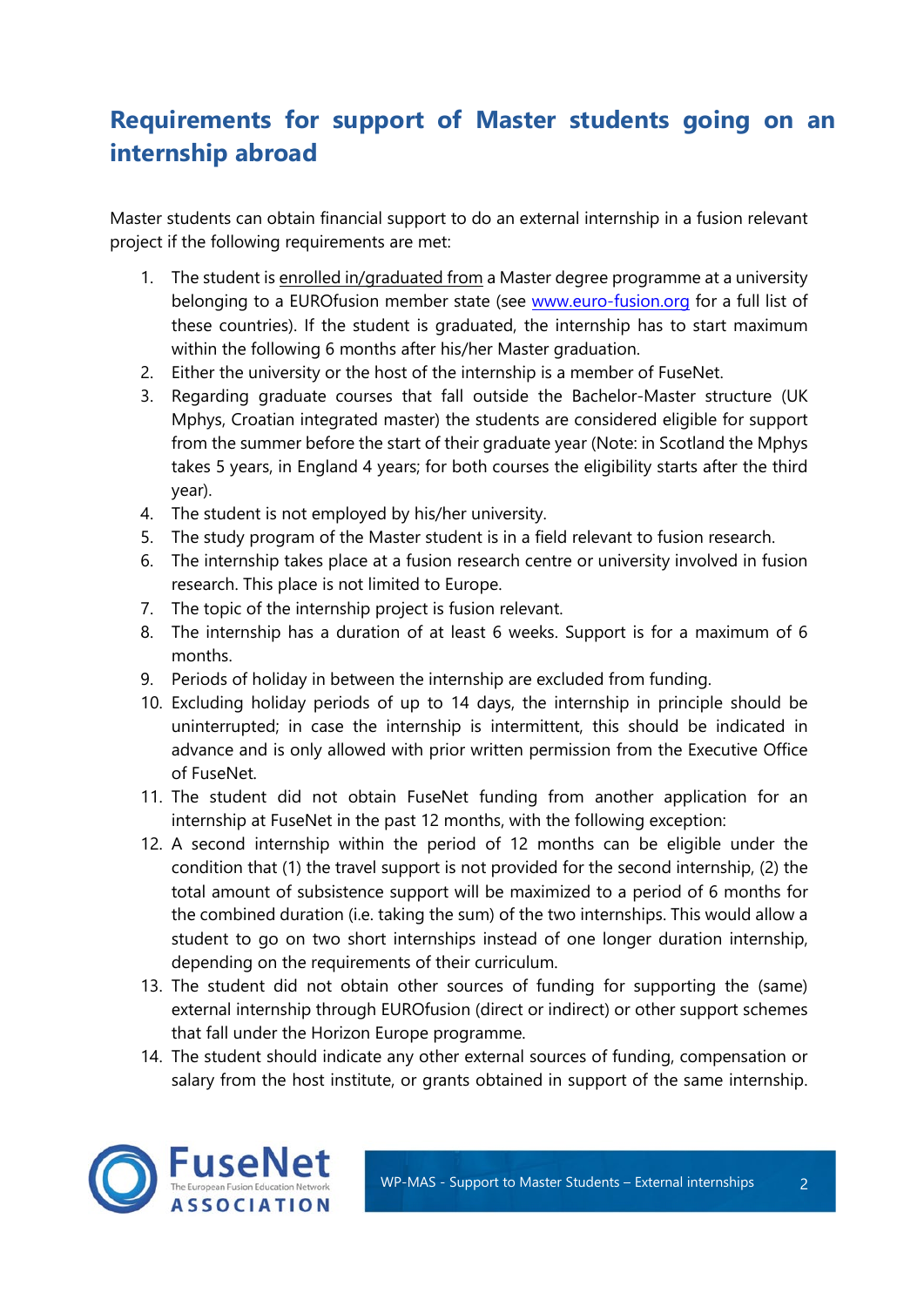Travel support can in no case be provided twice. The amount of subsistence support will be limited such that the combined level of all obtained support for an internship does not exceed 1000€ per month.

- 15. A valid contact address of the supervisor of the Master student should be provided. The supervisor(s) of the Master student will be informed on the outcome of their application.
- 16. The student should agree to make an acknowledgement to the EUROfusion consortium and the FuseNet Association in publication of any work that came forward in part or in full as a result of the internship for which he/she obtained funding. In particular, this holds for the thesis or report associated with the student's work.
- 17. The student agrees to send in a photograph and short article (A5-size) that summarizes the internship work and visit that was supported through this work package, for publication on the FuseNet website.
- 18. Students must hand in their declaration no longer than 3 months after the end of their internship, otherwise they lose the right to claim support.
- 19. Support will be granted on first-come, first-serve basis, as long as budget is available.

# **Application procedure for support of Master students going on an internship abroad**

The application procedure is the following:

- Submission of the application form on the FuseNet website [\(www.fusenet.eu\)](http://www.fusenet.eu/) by the Master student.
- The application has to be submitted at least two weeks before the actual start of the internship.
- The internship has to start no later than within 6 months after application.
- Check of the eligibility, given by the requirements above, on the basis of the information provided by the student on the application form, by the FuseNet Executive Office.
- In case of doubt on any of the requirements, the FuseNet Executive Office consults the Academic Council of FuseNet (in written procedure). The decision of the Academic Council of FuseNet is final and binding and cannot be discussed or changed again.
- When confirming a support application, the FuseNet Executive Office will always send a copy by email to the university supervisor of the applicant. When sending this email, we flag the email to obtain a receipt confirmation of the supervisor. This is an additional measure not only to inform the supervisor, but also to prevent fraud.
- Decision to the student will be communicated by email, within 2 weeks after complete submission of the application.
- Applications are dealt with on a first come, first serve basis.

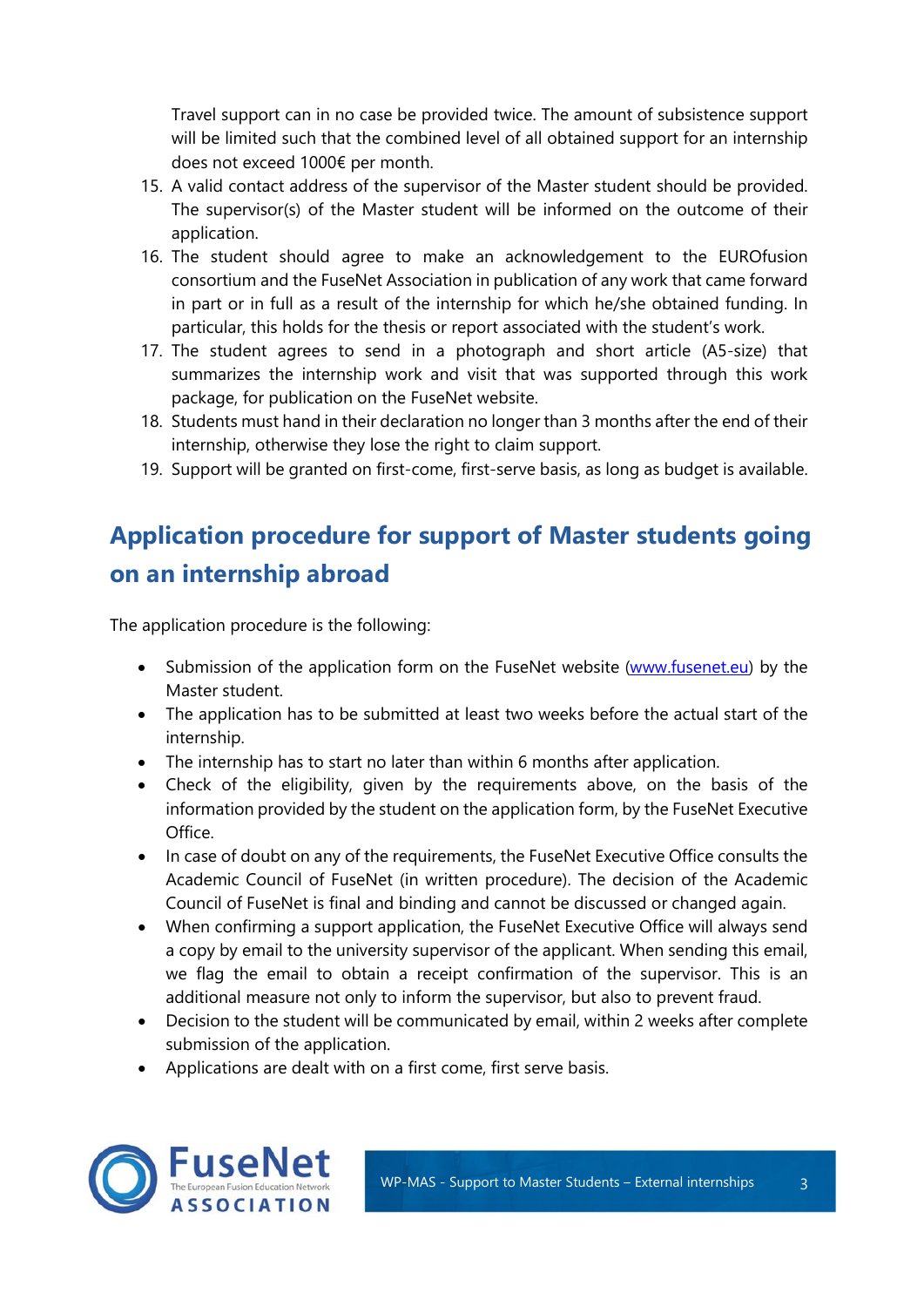• Once the total budget has been committed to the students, the application will be closed. This will be indicated on the online application page.

# **Claim procedure for support of Master students going on an internship abroad**

The procedure for claiming expenses of approved applications is the following:

- The payment procedure is organized by FuseNet. The payment is made in two parts: an initial payment at the start of the internship, and a final payment after the internship has been completed.
- The claims and all required pieces of evidence for the support payments should be submitted through a designated form on the FuseNet website (available through [http://www.fusenet.eu/funds\).](http://www.fusenet.eu/funds))
- The student must declare not to have obtained other sources of funding for supporting the (same) external internship through EUROfusion (direct or indirect) or other support schemes that fall under the Horizon Europe programme.
- The student must indicate any other external sources of funding, compensation or salary from the host institute, or grants obtained in support of the same internship.
- The initial payment, consisting of the travel support and half of the subsistence, is made upon presentation of the invoice and associated tickets for the travel and a defined element of proof for having arrived at the internship location. The proof can e.g. be a statement of the receiving institute, a copy of rental contract or personal campus/access card.
- The final/remaining payment is done at the end of the internship, after FuseNet has received the required elements of proof, which include a letter, signed by the supervisor from the institute of the internship, to confirm the attendance of the student in the specified period.
- The student agrees to send in a photo and a small article for use on the FuseNet website.
- It is the responsibility of the student / applicant to submit a claim for payment and provide the necessary documentation thereto, within three months after the end of the internship.
- Payments can only be made by bank transfer and the students should provide a valid International Bank Account Number (IBAN) to allow the payment. FuseNet is not responsible for any costs incurred by the bank for transfer of money, regardless the currency used.

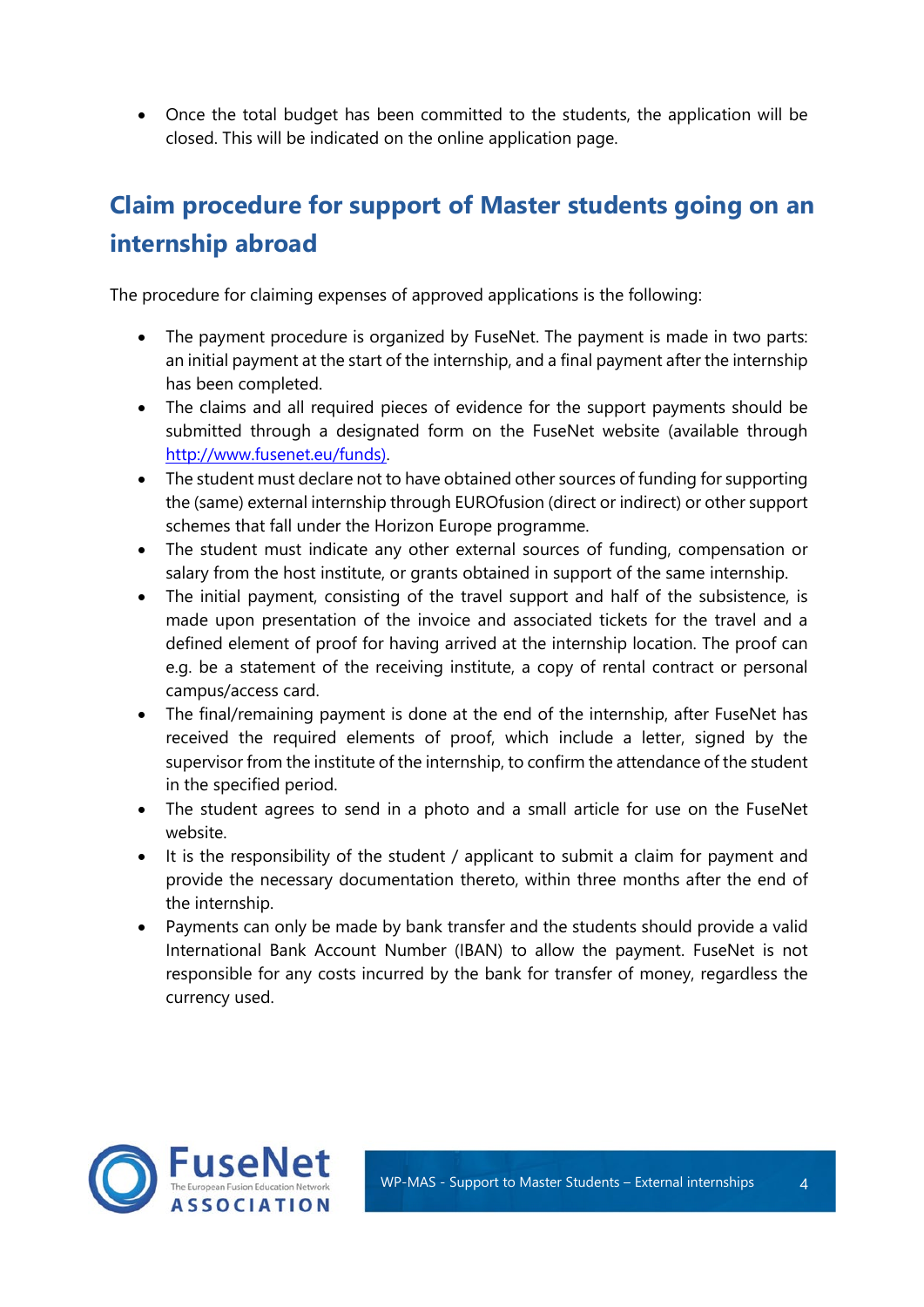## **Amount of financial support - students**

Below we provide the criteria for calculating the exact amount of financial support.

#### **Overall support limit**

• The total amount of support per student (travel and subsistence support for attendance of an educational event and/or internship combined) cannot be more than 5000€ during his/her study career.

#### **Travel support for students**

Travel support for students: unit cost depending only on single-way distance between the place of origin and the location of the internship, according to the following table:

| o Travel distance between 100 and 499 km:   | 180€ / person  |
|---------------------------------------------|----------------|
| o Travel distance between 500 and 1999 km:  | 275€ / person  |
| o Travel distance between 2000 and 2999 km: | 360€ / person  |
| o Travel distance between 3000 and 3999 km: | 530€ / person  |
| o Travel distance between 4000 and 7999 km: | 820€ / person  |
| o Travel distance 8000 or more km:          | 1100€ / person |
|                                             |                |

- The allocation is only based on the distance between the place of origin and the location of the internship.
- We consider the *place of origin* to be the home university of the student. However, if the student travels from another location that is closer to the destination, this will also be accepted. As *place of destination* we use the city/place of the internship. The distance is determined by the Executive Office using the Distance Measurement Tool of Google Maps (measuring the great circle distance to the location on city-level). In case of disputes, the Executive Office of FuseNet has the right to determine the distance without further rights for appeal.
- *Example:* A trip from London to Paris and back counts as 346 km (i.e. this is the singleway distance), and for that a student receives the support amount of 180€.
- Note that to keep the processing simple and minimize handling costs, we compensate a fixed unit cost and not the actual cost (the actual travel cost might be cheaper or more expensive).
- In case the student indicates to get also travel support from other public sources or grants for traveling to the location of the internship/educational event, the travel support component becomes void and no support is provided.